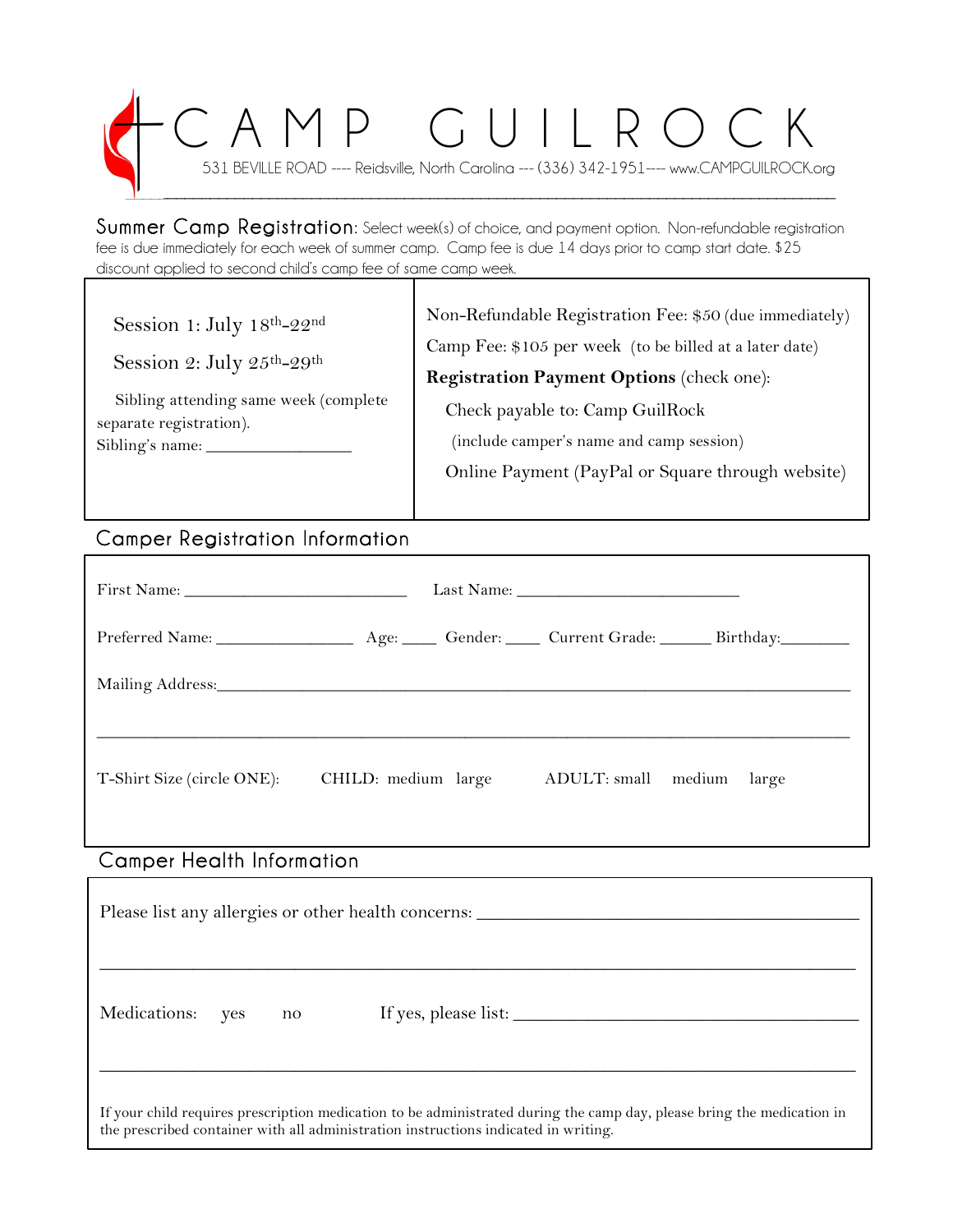### Parent/Emergency Contact Information

|  | Relationship: Phone Number(s): 2008. [2013] |  |  |  |
|--|---------------------------------------------|--|--|--|

#### **RELEASE/CONSENT/PERMISSION STATEMENT**

We, the undersigned parents (or guardians) of the camper named on application (hereinafter referred to as "the child"), acknowledge that we are aware of the types of activities in which the child will be participating during his or her attendance at GuilRock United Methodist Camp during the 2016 season and that we have been given ample opportunity to ask any question which we may have about the environment at camp and the activities in which he or she will participate during his or her attendance at GuilRock United Methodist Camp. We are aware of the dangers which are inherent in the operation of any children's camp and in the child's participation in the activities at GuilRock United Methodist Camp during the 2016 camp season. Specifically, but not by way of limitation, the undersigned consent to the child's participation in all camp activities on or off the premises of said camp including swimming, lake canoeing, hiking, athletics, use of tools and equipment in manual arts, arts and crafts, work projects and other programs, fishing, outdoor-living skills, and vehicular travel. Situations affecting a camper continuing in the program such as illness, injury, family emergency, or behavior will be evaluated on an individual basis. We further acknowledge that we have given GuilRock United Methodist Camp full disclosure of any physical or mental conditions, challenges or problems which the child has which might limit his or her ability to participate in any camp activities or which might endanger the child, or any other child attending GuilRock United Methodist Camp, while participating in camp activities. Because of the inherent potential dangers of participating in the activities of any children's camp, we recognize the importance of the child's obeying the instructions of camp employees and abiding by all camp rules and regulations. We have instructed the child to obey said employees and then abide by said rules and regulations, and we do hereby release GuilRock United Methodist Camp and the directors of GuilRock United Methodist Camp and all of the staff, counselors and other employees of GuilRock United Methodist Camp, from any liability which they might otherwise incur as a consequence of the failure of the child to obey said employees and abide by said rules and regulations and from any other liability which said camp and the other parties listed above might otherwise incur in incidents involving the child's negligence or contributory negligence.

If outside medical services (x-rays, lab tests, etc.) should be needed, we understand that we are financially responsible.

We grant permission to: A. Use photographs or video that include our child for camp advertising; B. Use our name and phone number as a reference for prospective campers. C. Have our child's photograph on GuilRock United Methodist Camp's Web Page.

The Directors and staff reserve the right to dismiss any camper who violates the camp rules or is judged detrimental to self, other campers, or the general welfare of the camp. No refund will be made in case of dismissal.

Date:

Signature of both Parents or Guardians: